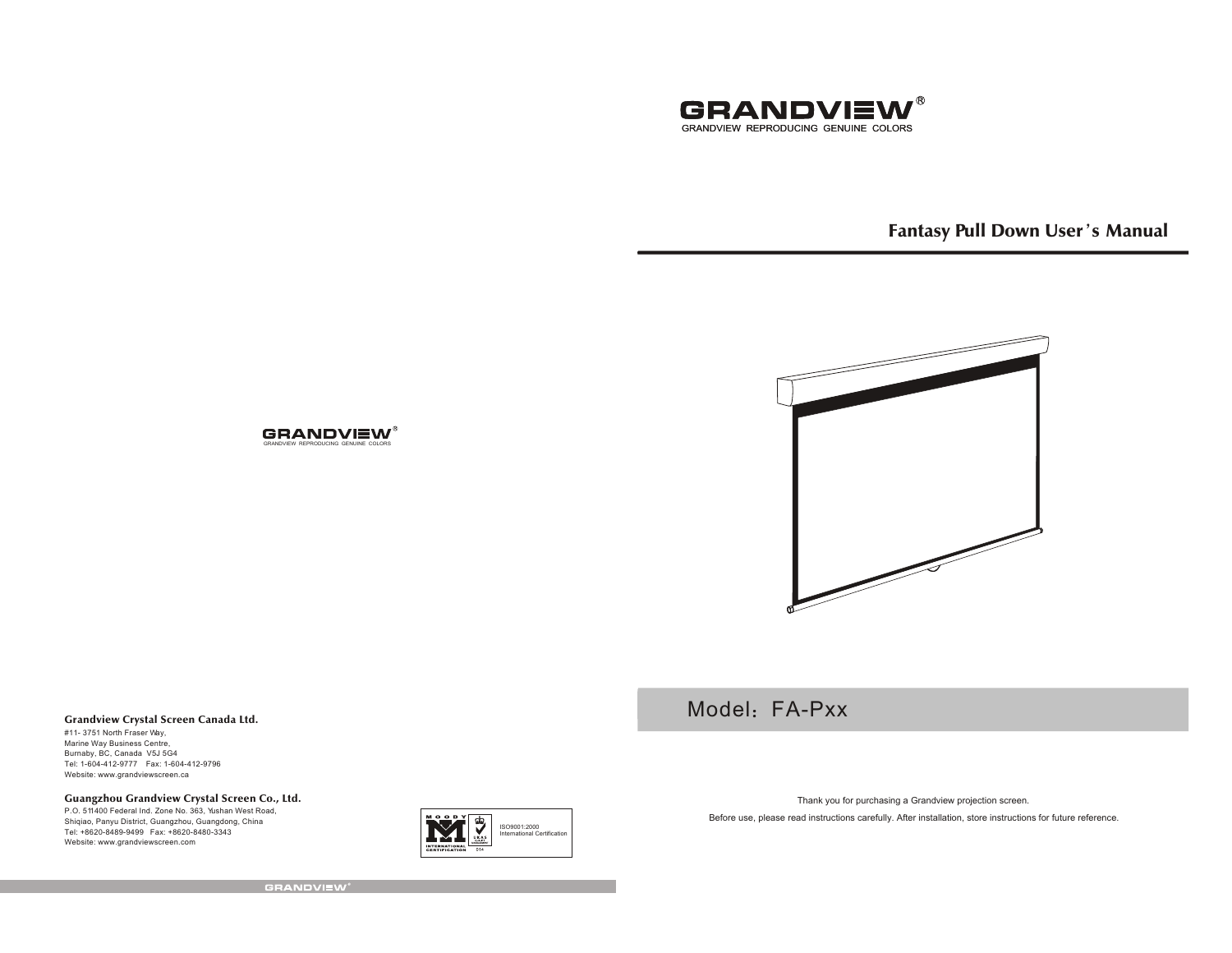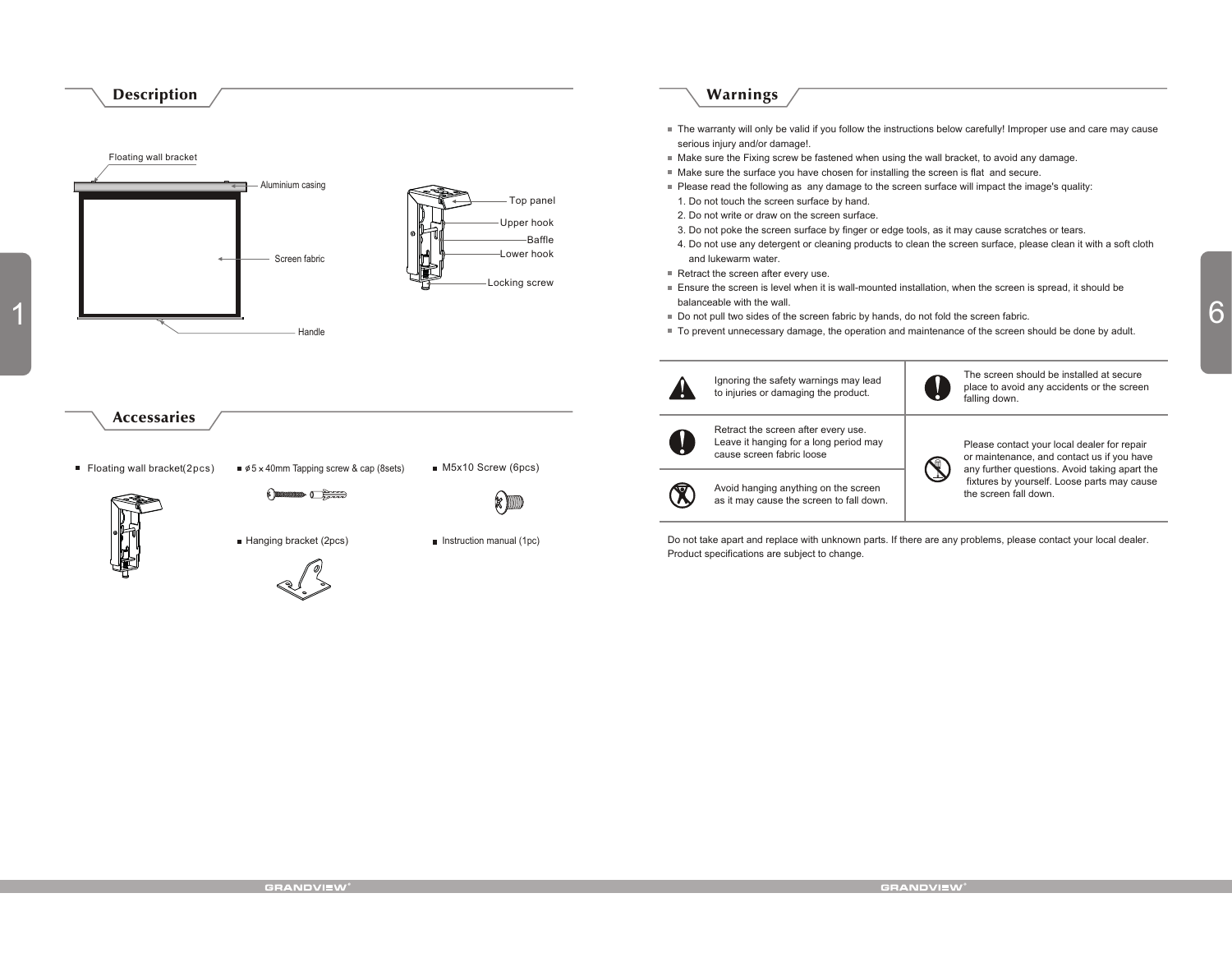## Operation

## 1.Lowering the screen:

Using the pull down handle, lower the screen with a gentle even action until desired height is reached. The screen will stop when it reaches its maximum.

DO NOT ATTEMPT TO FORCE THE SCREEN LOWER THAN THIS POINT.

The screen will retract slightly before lock-ing in place.

## 2.Raising the screen:

5

Using the handle, pull down the screen a small way, then allow the screen to raise quickly.

Caution: Do not let go of the handle until the screen is fully retracted. Damage from retracting too rapidly can occur. Do not allow the dropper bar to hit the screen case when retracting.





Picture 1 Picture 2



Take out all the parts from the packaging to ensure you have all necessary components.

There are three installation measures for this product, namely wall mount, ceiling mount and ceiling hang. The installed distance can be changeable up to your needs via adjusting the slipper block, while the ideal position is the mounting bracket is at its nearest point to the end cap, which can reduce unnecessary vibration or noise.

Wall and ceiling installation:

1. Mount the wall/ceiling brackets using the appropriate screws for your supporting material.

2. Ensure the brackets are horizontal and near the ends of the casing. Fasten to the wall or ceiling, not both. ( Figure 1) .



Installation Steps

- a) Wood supportin g materials: Dri II in the  $\phi$ 5 x 40 screws through the appropriate holes in the bracket ( Figure 2-3 ).
- b) Concrete supporting materials: Install the anchors and drill in the  $\phi$  5 x40 screws into the appropriate bracket holes. (Figure 4-5).

Wood wall installation

Wood ceiling installation Concrete wall installation Concrete ceiling installation













Figure 2 Figure 3 Figure 4 Figure 5